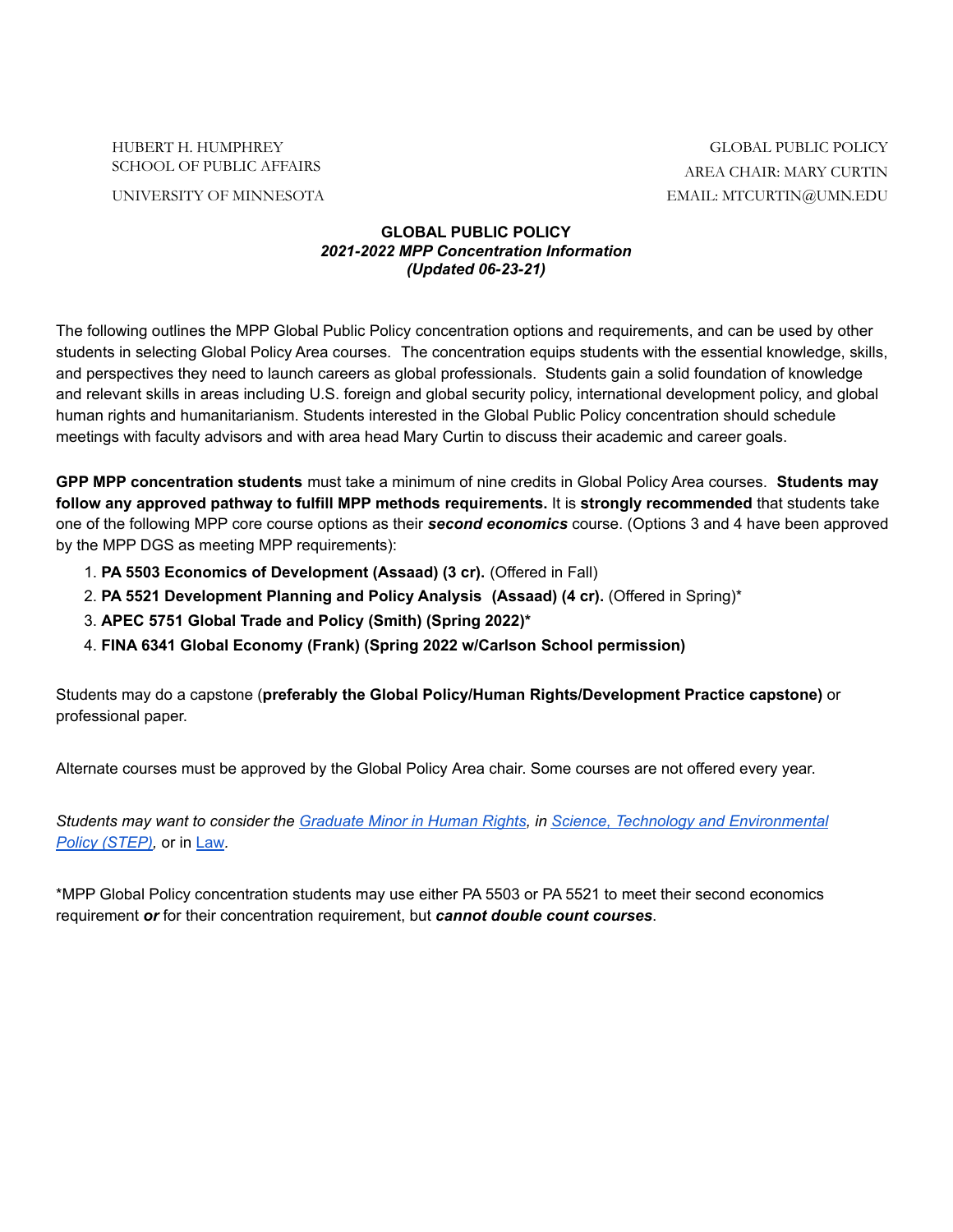## **Foreign and International Security Policy**

| PA 5813<br>PA 5814<br>PA 5823                          | US Foreign Policy: Issues and Institutions (Fall)<br>Global Diplomacy in a Changing World (Spring)<br>Managing Global Crises: Humanitarian & Human Rights Challenges for Policy<br>Makers & Practitioners (NOT OFFERED 2021-2022) | Curtin<br>Curtin<br>Schwartz | 3 cr.<br>3 cr.     |
|--------------------------------------------------------|-----------------------------------------------------------------------------------------------------------------------------------------------------------------------------------------------------------------------------------|------------------------------|--------------------|
| PA 5825<br>PA 5826                                     | Crisis Management in Foreign Affairs (Spring)<br><b>National Security Policy (Fall)</b>                                                                                                                                           | Andreasen<br>Andreasen       | 1.5 cr.<br>3 cr.   |
| PA 5890-01                                             | International Strategic Crisis Negotiation Exercise (Fall)                                                                                                                                                                        | Curtin                       | $1$ cr.            |
| PA 5890-02                                             | Politics & Law of Conflict Mgmt & Intervention (Spring)                                                                                                                                                                           | Mukhopadhyay                 | 3 cr.              |
| PA 5890-02                                             | Migration, Rights, & the Border (Fall 2022) NEW                                                                                                                                                                                   | Schwartz                     | $1$ cr.            |
| Law 6071                                               | International Law (Spring 2022)                                                                                                                                                                                                   | Ni Aolain                    | 3 cr               |
| <b>International Development Policy</b>                |                                                                                                                                                                                                                                   |                              |                    |
| PA 5151<br>PA 8151                                     | Organizational Perspectives on Global Development & Humanitarian Assistance<br>(Not offered Fall 2021)                                                                                                                            | Oelberger                    | 3 cr.              |
| PA 5301                                                | Population Methods & Issues for the US & Global South (Fall 2021)                                                                                                                                                                 | Hacker                       | 3 cr.              |
| PA 5501                                                | Theories and Policies of Development (Fall 2021)                                                                                                                                                                                  | Faculty                      | 3 cr.              |
| PA 5590                                                | Transforming Development (Spring 2022)                                                                                                                                                                                            | Friedemann-Sánchez           | 3 cr               |
| PA 5601                                                | Global Survey of Gender & Public Policy (Fall 2021)                                                                                                                                                                               | Ewig                         | 3 cr.              |
| PA 5503                                                | Economics of Development (Fall 2021) *                                                                                                                                                                                            | Assaad                       | 3 cr.              |
| PA 5521                                                | Development Planning and Policy Analysis (Spring 2022) *                                                                                                                                                                          | Assaad                       | 4 cr.              |
| PA 8461                                                | Global & US Perspectives on Health & Mortality (Fall 2021)                                                                                                                                                                        | Dorelien                     | 3 cr.              |
| Global Human Rights, Humanitarianism and Gender Policy |                                                                                                                                                                                                                                   |                              |                    |
| PA 5151/<br>PA 8151                                    | Organizational and Institutional Perspectives on Global Development<br>(Not offered Fall 2021)                                                                                                                                    | Oelberger                    | 3 cr.              |
| PA 5885                                                | Human Rights Policy: Issues and Actors (Fall)                                                                                                                                                                                     | Shindelar                    | 3 cr.              |
| PA 5561                                                | Gender & International Development (Not offered Spring 2022)                                                                                                                                                                      | Friedemann-<br>Sánchez       | 3 cr.              |
| PA 5601                                                | Global Survey of Gender & Public Policy (Fall)                                                                                                                                                                                    | Ewig                         | 3 cr.              |
| PA 5690                                                | Global Lessons for Gender Equitable Social Policy Design (Spring 2022)                                                                                                                                                            | Ewig                         | 3 cr               |
| PA 5683                                                | Gender, Race and Political Representation (Not offered Spring 2022)                                                                                                                                                               | Ewig                         | 3 cr.              |
| PA 5823                                                | Managing Global Humanitarian & Human Rights Challenges for Policy Makers Schwartz<br>& Practitioners (NOT OFFERED 2021-2022)                                                                                                      |                              |                    |
| PA 5890/02                                             | Migration, Rights and the Border (Fall 2022) NEW                                                                                                                                                                                  | Schwartz                     | 1 cr               |
| PA 5890/04                                             | Women Human Rights in Practice (Fall 2021)                                                                                                                                                                                        | Walsh                        | 1.5 <sub>cr.</sub> |
| PA 5890/01                                             | Fact-Finding Investigations on Human Rights                                                                                                                                                                                       | Walsh                        | 3 cr.              |
| PA 8461                                                | Global & US Perspectives on Health & Mortality (Fall)                                                                                                                                                                             | Dorélien                     | 3 cr.              |
| <b>GLOS 5403</b>                                       | Human Rights Advocacy (Spring)                                                                                                                                                                                                    | Frey                         | 3 cr.              |
| LAW 6886                                               | International Human Rights Law (Fall)                                                                                                                                                                                             | Ni Aolain                    | 3 cr.              |
| <b>HIST 8245</b>                                       | Human Rights: A Global History (Spring)                                                                                                                                                                                           | Clark                        | 3 cr.              |
| <b>SOCI 8171</b>                                       | Cross-Disciplinary Perspectives in Human Rights (Fall)                                                                                                                                                                            | <b>Heger Boyle</b>           | 3 cr.              |

\*PA 5503 or PA 5521 may be used to fulfill the MPP requirement for a second economics course or to complete an MPP Global Public Policy concentration, but cannot be double counted to fulfill both.